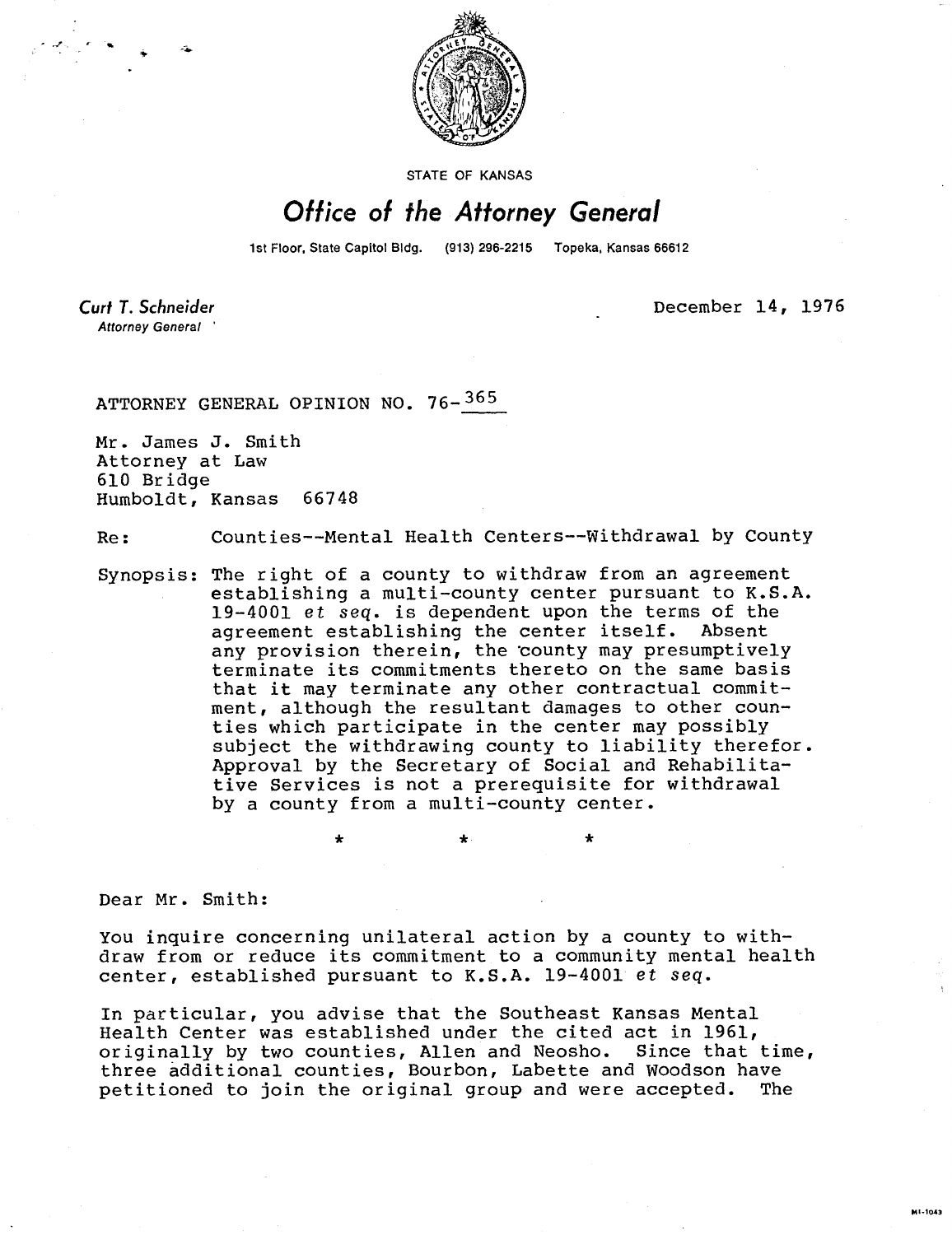Mr. James J. Smith Page Two December 14, 1976

Center has not been notified, you indicate, by Labette County that effective March 1, 1977, that county is going to change its support for mental health, and that the county will contribute to the Center only one-sixth of the amount previously budgeted for that purpose for the year 1977. The loss of financial support will work an obvious hardship on the center, and you inquire whether withdrawal of a county from a multi-county center is authorized by law.

You point out that ch. 19, art. 40, K.S.A., contains no provision for withdrawal by a county from a multi-county center once it is established. Whether this omission forecloses county action to withdraw is the question presented. In Brown  $v$ . Arkansas City, 135 Kan. 453, 11 P.2d 607 (1932), it was urged that a city which had adopted an ordinance creating a city court, as authorized by statute, had the implied and inherent power to repeal that ordinance and abolish the court. The court held that the only power granted to the city was a specific and limited one, to determine whether there was a need for the establishment of a city court, and once that determination was made and the power was exercised, the city has exhausted all of the power granted to it by the legislature on<br>the matter. No power to repeal the ordinance or abolish the No power to repeal the ordinance or abolish the ordinance could be implied. The general rule remains that the grant of power to enact ordinances ordinarily implies the power to repeal them, but the rule does not apply where the power which is granted is specific, express and precise, and the legislation appears to describe in toto the authority to be exercised by the municipal body.

The act here is absolutely silent on the point. The act leaves much to the agreement of the parties respecting the operation of multi-county centers, and it cannot be described as exhaustive, comprehensive enactment which purports to describe in detail the powers of the county respecting mental health centers. Given the relative generality of the act, and its reliance upon the terms agreement of the parties to a multi-county agreement to provide the oeprative legal and administrative framework of multi-county centers, it is my opinion that the right of a particular county to withdrawal from a multi-county center must necessarily depend upon the terms of the agreement itself, and that an agreement establishing a multi-county center might lawfully include a provision respecting withdrawal and the procedure for doing so. In short, because the establishment of the multi-county center is based substantially on the contractual commitments of the counties which are party